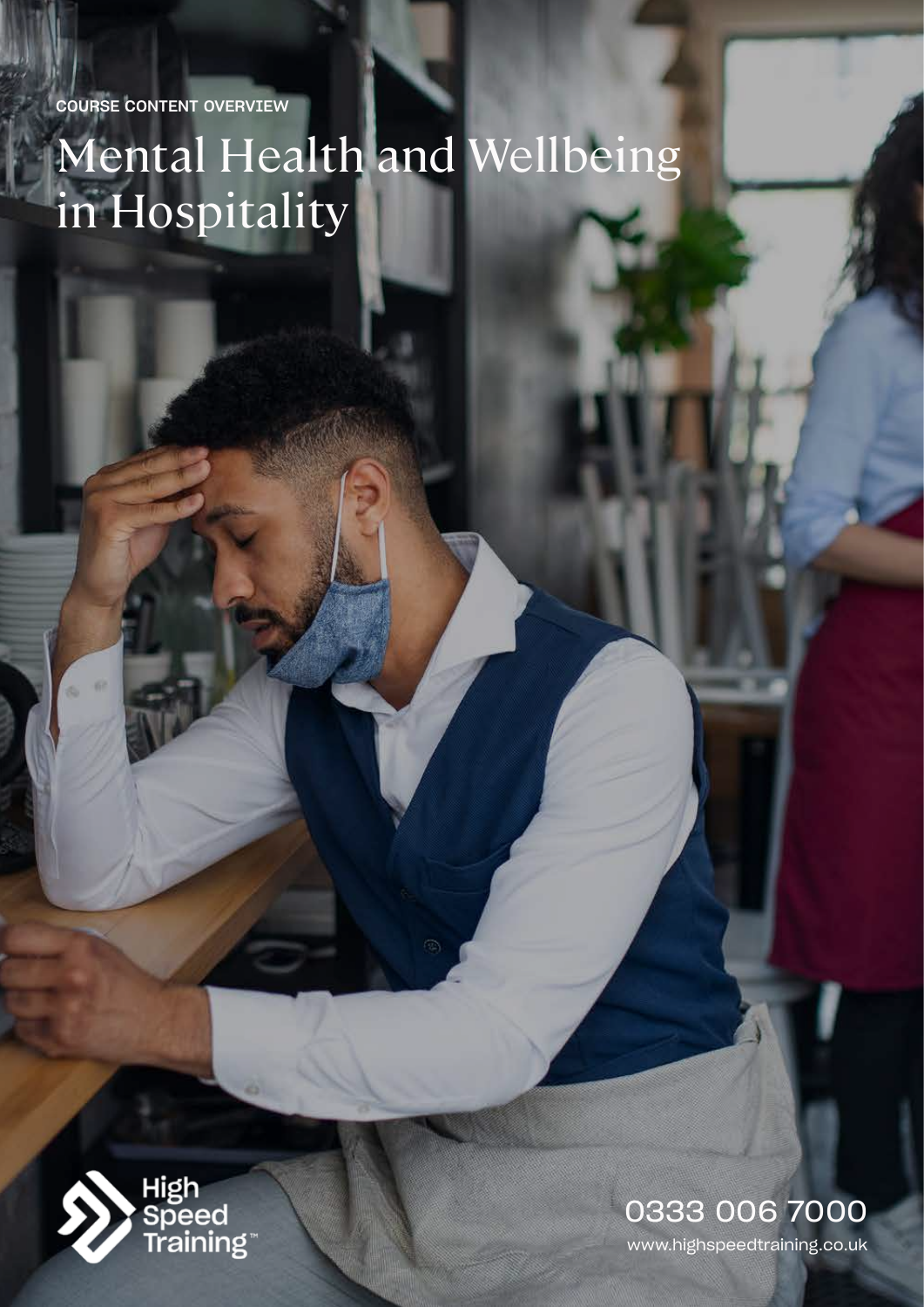This Mental Health and Wellbeing in Hospitality course is suitable for anyone working within the hospitality industry. It will provide you with skills and knowledge to help your mental health and wellbeing, along with a downloadable weekly wellness planner.

This course outlines the fundamentals of mental health and explores proactive and reactive approaches to dealing with it. It sheds light on the mental health issues faced by those within the hospitality industry, and why. Furthermore, it details how you can support mental health in the industry, from both a managerial and employee point of view.

### **Module 1: Mental Health and Wellbeing**

Mental health and wellbeing is something we all need to take care of, with 1 in 4 people in England experiencing some kind of mental health problem each year. There are many factors which may lead to poor mental health such as biological, social and psychological factors. This module will cover:

- What is mental health?
- Types of mental health problems
- Common causes and signs
- Stigma surrounding mental health
- When to seek help
- Mental health, the law and work

## **Module 2: Mental Health in Hospitality**

Those working in hospitality will face unique challenges to their mental health caused by working in high pressure and fast paced environments, amongst other stressors. It is important to be aware of the key stressors this industry can have, and how it can impact on your mental health. This module will cover:

- Why mental health problems are common in hospitality
- Key stressors in the workplace
- **Statistics**
- Case studies

### **Module 3: Supporting Mental Health and Wellbeing in Hospitality**

Being proactive in your wellbeing will help you better manage your mental health, but it can be a great challenge. It is important to practice proactive measures in order to protect your mental health, but it is also important to know reactive measures and how to manage mental health, and where you can find support in the workplace and beyond. This module will cover:

- Looking after your mental health and wellbeing
- Managing mental health and wellbeing proactively
- Managing mental health and wellbeing reactively
- The Five Ways to Wellbeing
- Supporting mental wellbeing
- So, why work in hospitality?